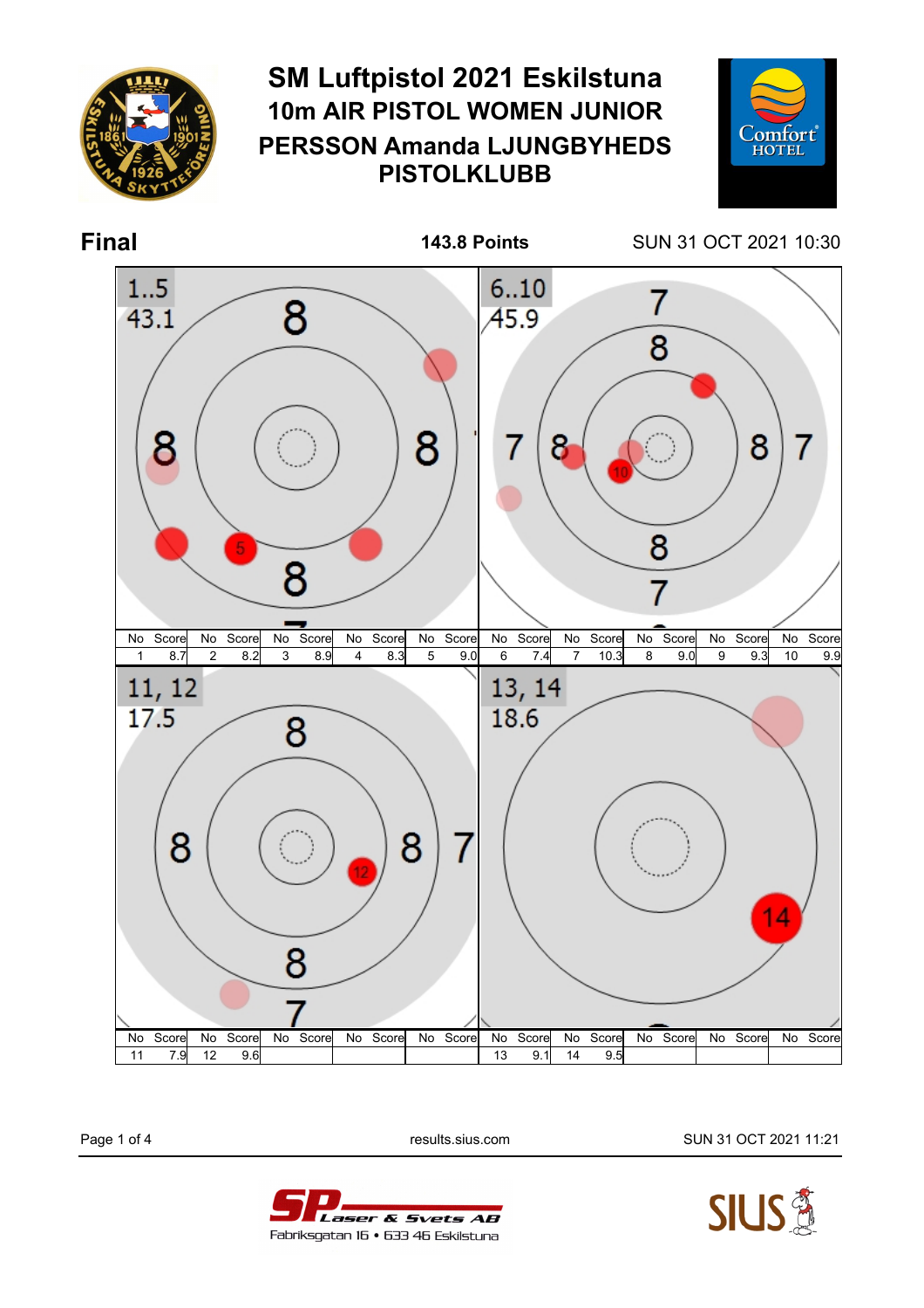

## **SM Luftpistol 2021 Eskilstuna 10m AIR PISTOL WOMEN JUNIOR PERSSON Amanda LJUNGBYHEDS PISTOLKLUBB**





Page 2 of 4 **results.sius.com results.sius.com** SUN 31 OCT 2021 11:21



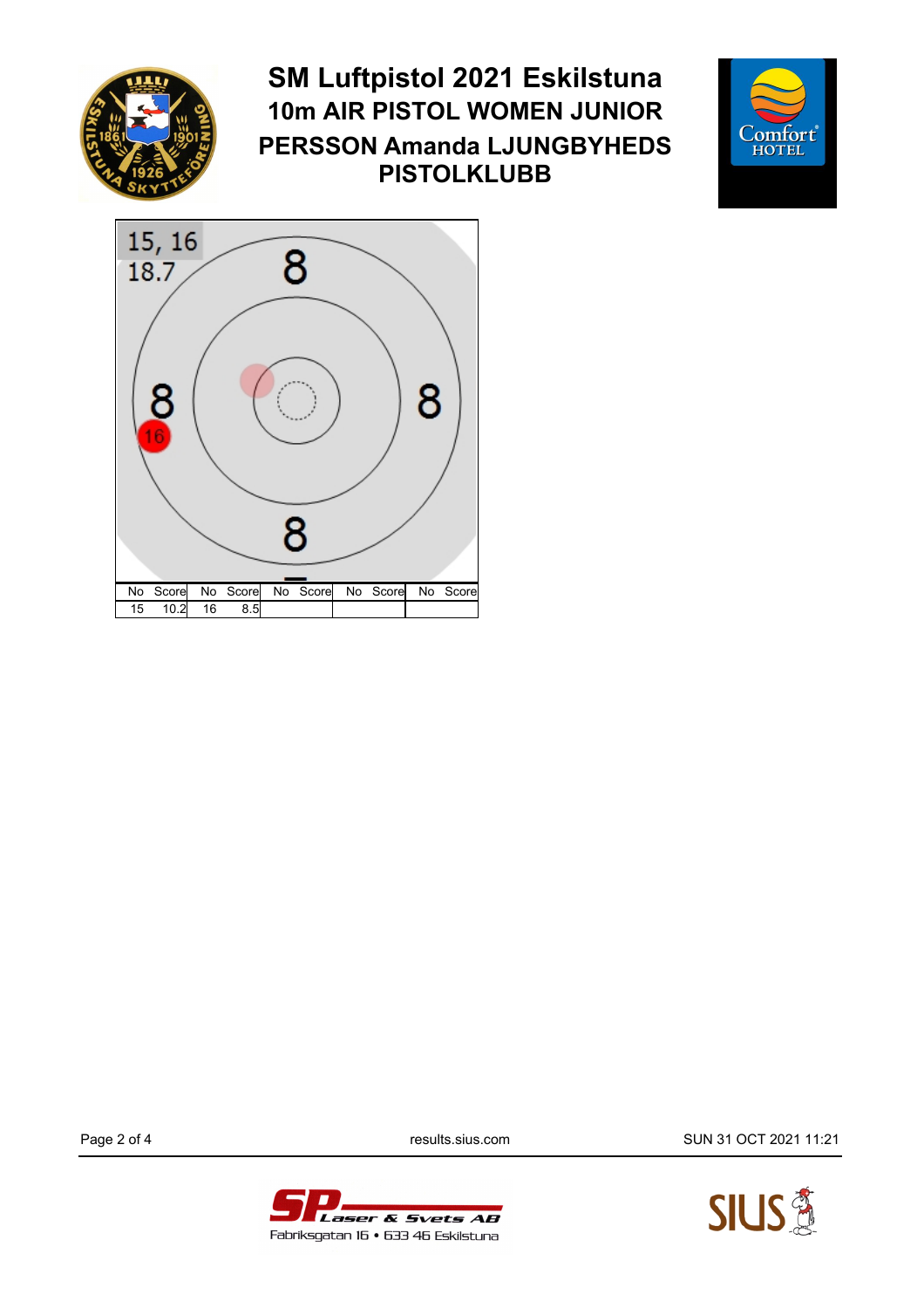

Page 3 of 4 results.sius.com SUN 31 OCT 2021 11:21